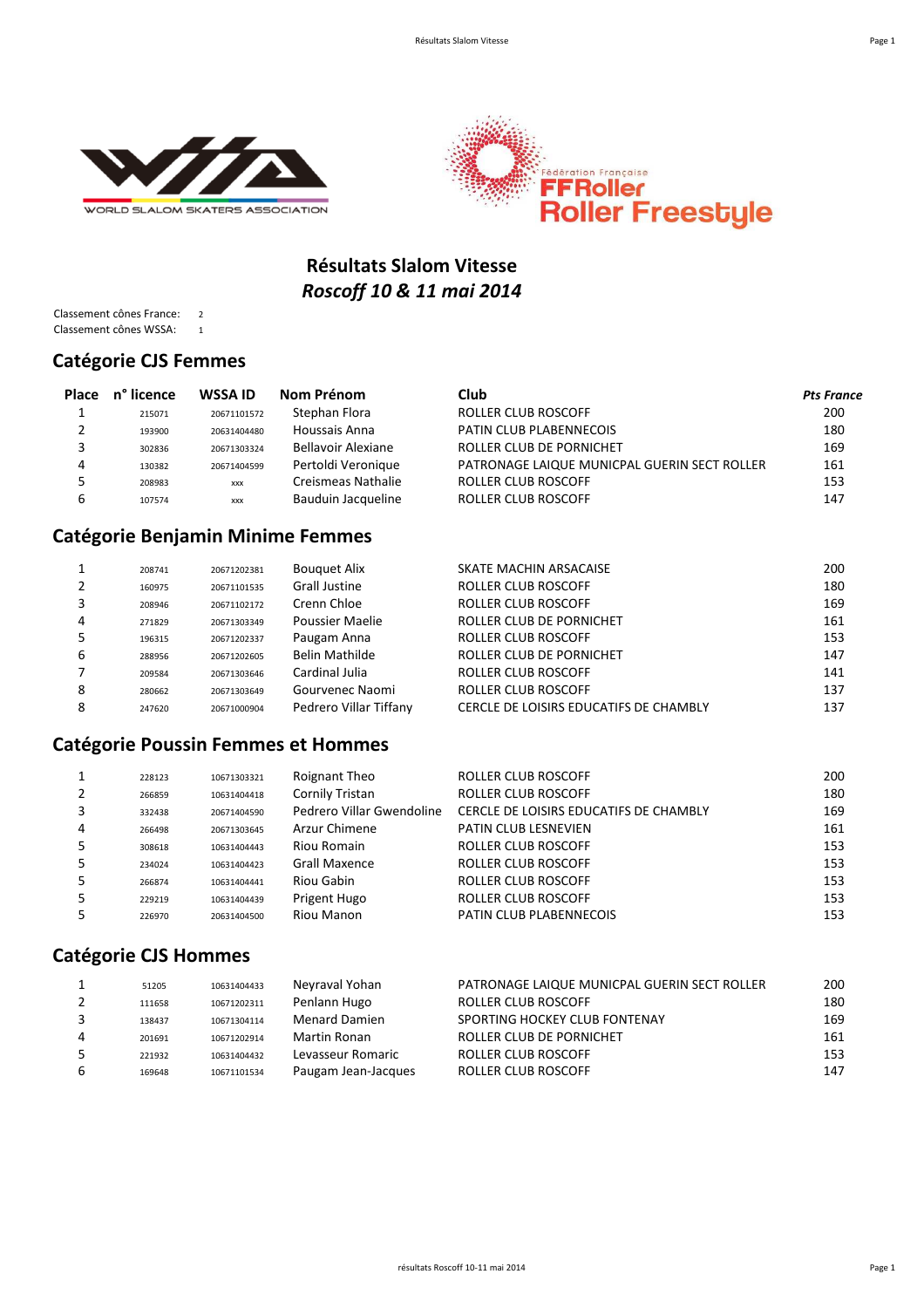# **Catégorie Benjamin Minime Hommes**

|   | 196322 | 10671101529 | <b>Menard Nathan</b> | SPORT URBAIN NAZAIRIEN RIDE | 200 |
|---|--------|-------------|----------------------|-----------------------------|-----|
|   | 200067 | 10671101532 | Menard Remy          | SPORT URBAIN NAZAIRIEN RIDE | 180 |
|   | 170820 | 10671101809 | Marechal Etienne     | <b>LES SAUTERELLES</b>      | 169 |
| 4 | 158708 | 10671202323 | Cardinal Hugo        | ROLLER CLUB ROSCOFF         | 161 |
|   | 249781 | 10671202938 | <b>Thomas Romain</b> | ROLLER CLUB DE PORNICHET    | 153 |
| 6 | 304916 | 10631404442 | Riou Nathan          | PATIN CLUB PLABENNECOIS     | 147 |
|   | 255933 | 10671202308 | Quemener Antoine     | ROLLER CLUB ROSCOFF         | 141 |
|   | 281008 | 10671303320 | Quemener Paul        | <b>ROLLER CLUB ROSCOFF</b>  | 141 |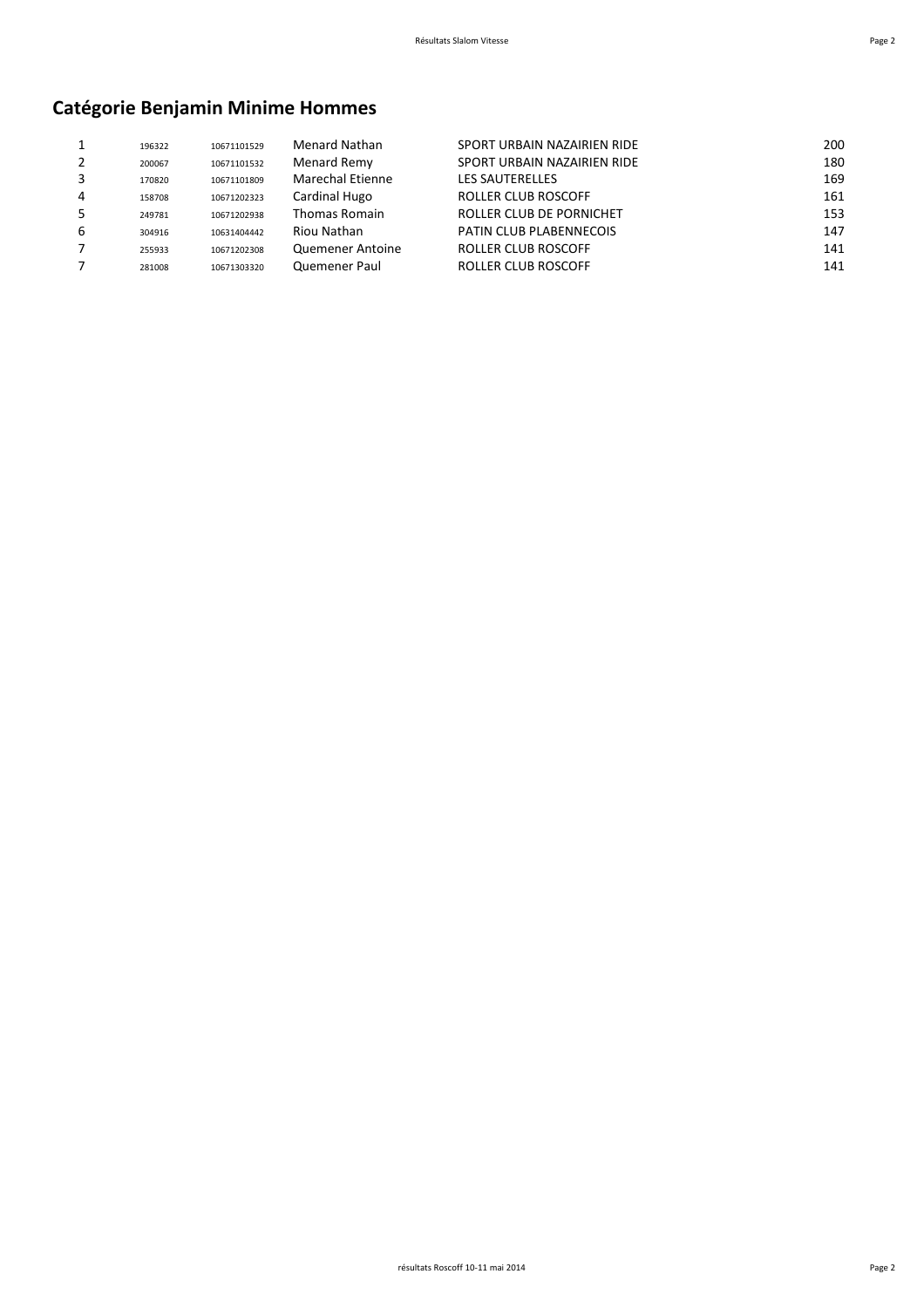



## **Résultats Battle** *Roscoff 10 & 11 mai 2014*

Classement cônes France: 2 Classement cônes WSSA: 1

#### **Catégorie Femmes**

| <b>Place</b> | n° licence | <b>WSSA ID</b> | Nom Prénom                | Club                                   | <b>Pts France</b> |
|--------------|------------|----------------|---------------------------|----------------------------------------|-------------------|
|              | 208741     | 20671202381    | <b>Bouguet Alix</b>       | SKATE MACHIN ARSACAISE                 | 200               |
| 2            | 302836     | 20671303324    | Bellavoir Alexiane        | ROLLER CLUB DE PORNICHET               | 180               |
| 3            | 215071     | 20671101572    | Stephan Flora             | ROLLER CLUB ROSCOFF                    | 169               |
| 4            | 160975     | 20671101535    | <b>Grall Justine</b>      | ROLLER CLUB ROSCOFF                    | 161               |
| 5            | 271829     | 20671303349    | Poussier Maelie           | ROLLER CLUB DE PORNICHET               | 153               |
| 6            | 288956     | 20671202605    | Belin Mathilde            | ROLLER CLUB DE PORNICHET               | 147               |
| 7            | 196315     | 20671202337    | Paugam Anna               | ROLLER CLUB ROSCOFF                    | 141               |
|              | 288956     | 20671202605    | Belin Mathilde            | ROLLER CLUB DE PORNICHET               | 141               |
| 7            | 280662     | 20671303649    | Gourvenec Naomi           | ROLLER CLUB ROSCOFF                    | 141               |
| 10           | 332438     | 20671404590    | Pedrero Villar Gwendoline | CERCLE DE LOISIRS EDUCATIFS DE CHAMBLY | 130               |
| 10           | 209584     | 20671303646    | Cardinal Julia            | ROLLER CLUB ROSCOFF                    | 130               |
| 10           | 208946     | 20671102172    | Crenn Chloe               | ROLLER CLUB ROSCOFF                    | 130               |

# **Catégorie Hommes**

|   | 196322 | 10671101529 | Menard Nathan        | SPORT URBAIN NAZAIRIEN RIDE   | 200 |
|---|--------|-------------|----------------------|-------------------------------|-----|
|   | 138437 | 10671304114 | <b>Menard Damien</b> | SPORTING HOCKEY CLUB FONTENAY | 180 |
|   | 200067 | 10671101532 | Menard Remy          | SPORT URBAIN NAZAIRIEN RIDE   | 169 |
| 4 | 249781 | 10671202938 | <b>Thomas Romain</b> | ROLLER CLUB DE PORNICHET      | 161 |
|   | 170820 | 10671101809 | Marechal Etienne     | <b>LES SAUTERELLES</b>        | 153 |
| 6 | 169648 | 10671101534 | Paugam Jean-Jacques  | <b>ROLLER CLUB ROSCOFF</b>    | 147 |
|   | 111658 | 10671202311 | Penlann Hugo         | <b>ROLLER CLUB ROSCOFF</b>    | 141 |
| 8 | 201691 | 10671202914 | Martin Ronan         | ROLLER CLUB DE PORNICHET      | 137 |